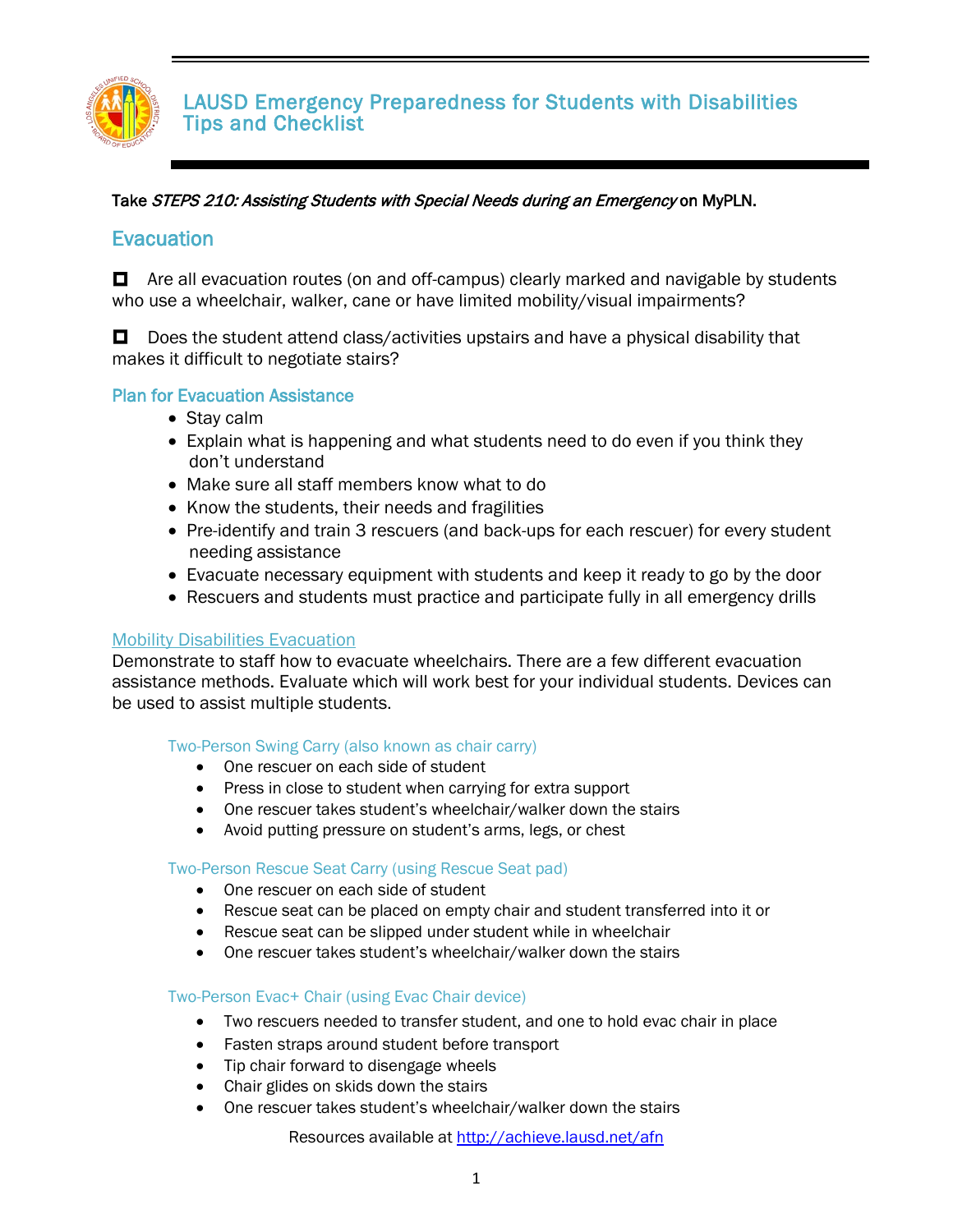

#### Blind/Low Vision Evacuation

- Speak calmly
- Use direct, concrete phrases without multiple steps
- Extra practice helps students gain familiarity with evacuation route
- Communicate hazards as you guide
- Consider tactile strips along evacuation route
- Account for unaccompanied students immediately in emergency

#### Deaf/Hard of Hearing Evacuation

- Speak calmly
- Use direct, concrete phrases without multiple steps
- More frequent drilling is helpful to accustom students to a different routine
- If an emergency is announced over loudspeaker (no strobes), account for any unaccompanied deaf/hard of hearing students who may not have heard or understood the announcement
- Use touch and eye contact to gain students' attention
- Flick lights rapidly to gain students' attention
- Speak in short, clear phrases
- Use common gestures to communicate (hand up for stop; thumbs up for ok, etc.)
- Provide flashlights/headlamps to D/HH students and staff
- Alarm tones can be painful for those with hearing aids students can be reminded to turn them down until alarms are turned off. Remember to tell them to turn the hearing aids back up.
- Account for unaccompanied students immediately in emergency

#### Cognitive Disability Evacuation

- Speak calmly
- Use direct, concrete phrases without multiple steps
- Long-term training, more frequent drilling and reminders are helpful
- Use simple, concrete words
- Avoid multiple-step directions
- Allow extra processing time for response
- Use visual or tactile cue (students wear fire hats when hear fire alarm, etc.)
- Account for unaccompanied students immediately in an emergency
- May need more supervision

#### Autism Spectrum Evacuation

- Speak calmly
- Use direct, concrete phrases without multiple steps
- Allow extra processing time for response
- Avoid touch

Resources available at<http://achieve.lausd.net/afn>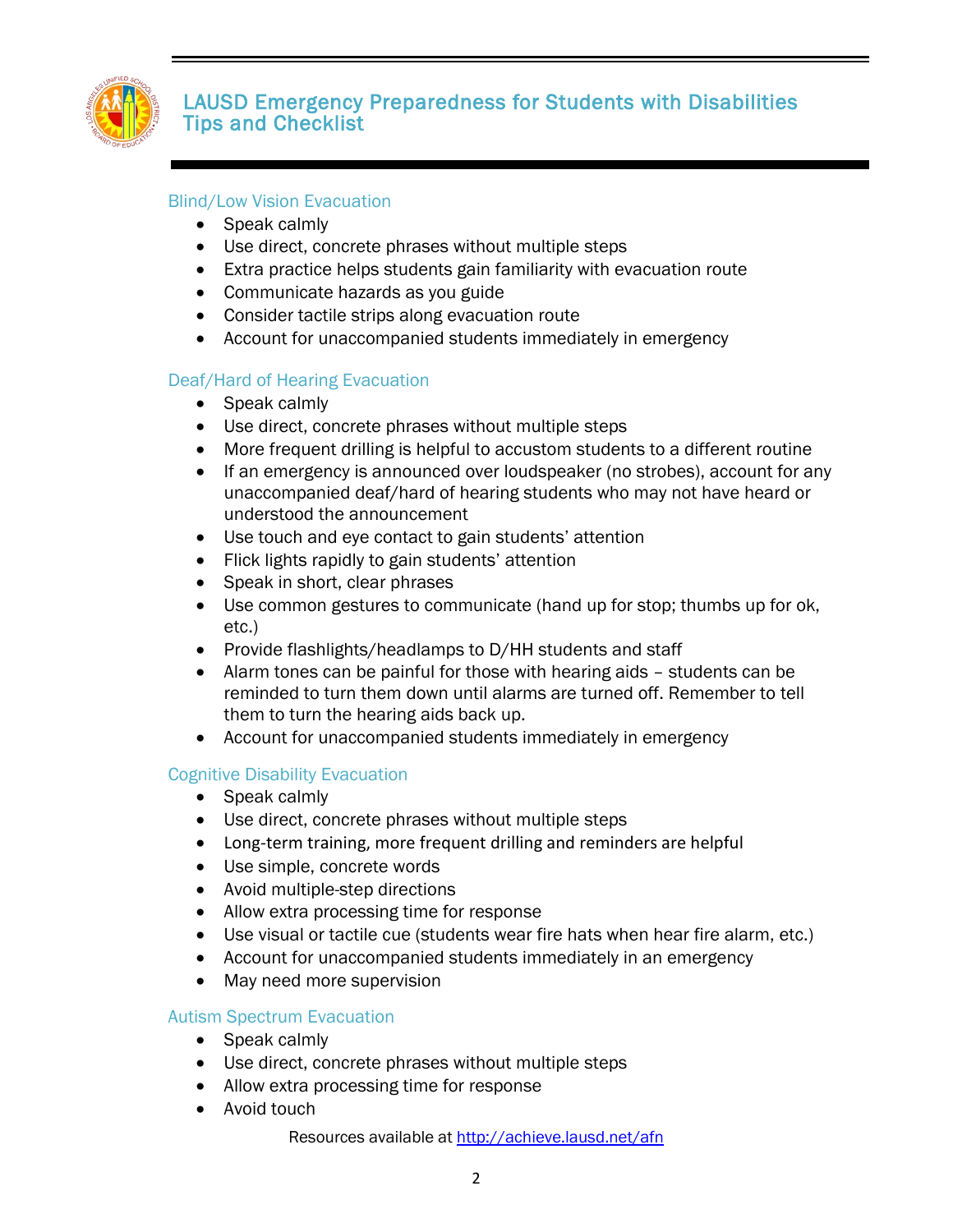

- More frequent drilling is helpful to accustom students to a different routine
- Find quiet location in assembly area away from extra stimulation
- Check for injuries if appropriate, as some people who have autism do not react to pain
- Account for unaccompanied students immediately in emergency
- May need more supervision
- *If possible/feasible, allow students to bring comfort items, such as a favorite hat, toy, or electronic device.*

### Medically Fragile/Special Healthcare Needs Evacuation

- Speak calmly
- Use direct, concrete phrases without multiple steps
- More frequent drilling is helpful to accustom students to a different routine
- Search and Rescue team is not to re-enter building for equipment/supplies left behind
- Take equipment (e.g. g-tube food supplies, catheter supplies, suction machines) when evacuating and keep necessities ready to go near door
- Suction machines must have their plug-in adapter daily as it may need to be switched to generator.
- Backpacks are recommended for carrying supplies to keep hands free
- Pre-label supplies with student names
- Have extra supplies in emergency bin and check expiration dates (for items such as Pediasure and formula)
- Take care moving oxygen as it is pressurized, and secure tanks once moved
- Account for unaccompanied students immediately in emergency

## **Earthquake**

 $\Box$  Does the student have a physical disability that makes getting under a desk difficult?

Lock/Cover/Hold on instead of Drop/Cover Hold on

- Roll wheelchair into an area of the classroom with structural protection
- Lock wheels
- Cover head and eyes to best of ability
- Rescuers need to drop, cover, and hold on, too

# Assisted Toileting

- Create an accessible latrine stall
	- o commercially available or build with materials on-hand (unused walker)
	- o extra-large stall for maneuverability (two privacy screens)
- Table with straps and privacy
- Diapers, gloves, bags, sanitary pads, sanitizer, and wipes in bin

Resources available at<http://achieve.lausd.net/afn>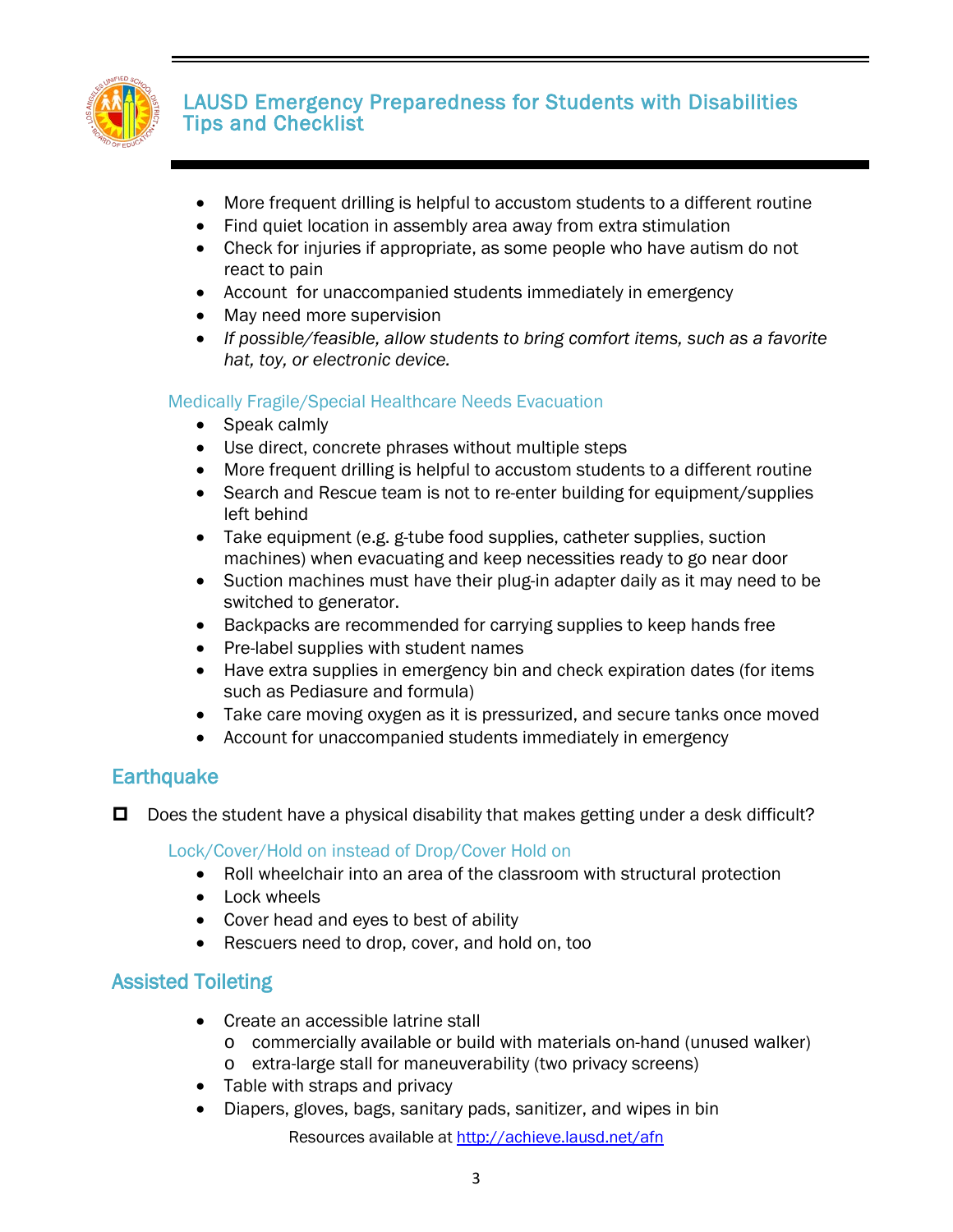

## Students Who Have Medical Procedures during the School Day

- Designate area for medical protocol station
- Privacy screen
- Table with straps
- Equipment necessary for medical protocols

### **Medication**

- $\Box$  Do you have extra doses of prescription non-expired medications on site and available (e.g. EpiPen, Diastat, Insulin)?
- $\Box$  Do you know what significant medications are taken by students during non-school hours?
	- Have a plan for enhanced student care without medication
	- Protect privacy of medical information

### Transportation/Relocation

- Know what type and number of specialized buses you may need for transportation.
- Talk with families about their plan to pick up their child in a disaster. Do they have the necessary transportation? If not, you may have those students for a longer period of time.